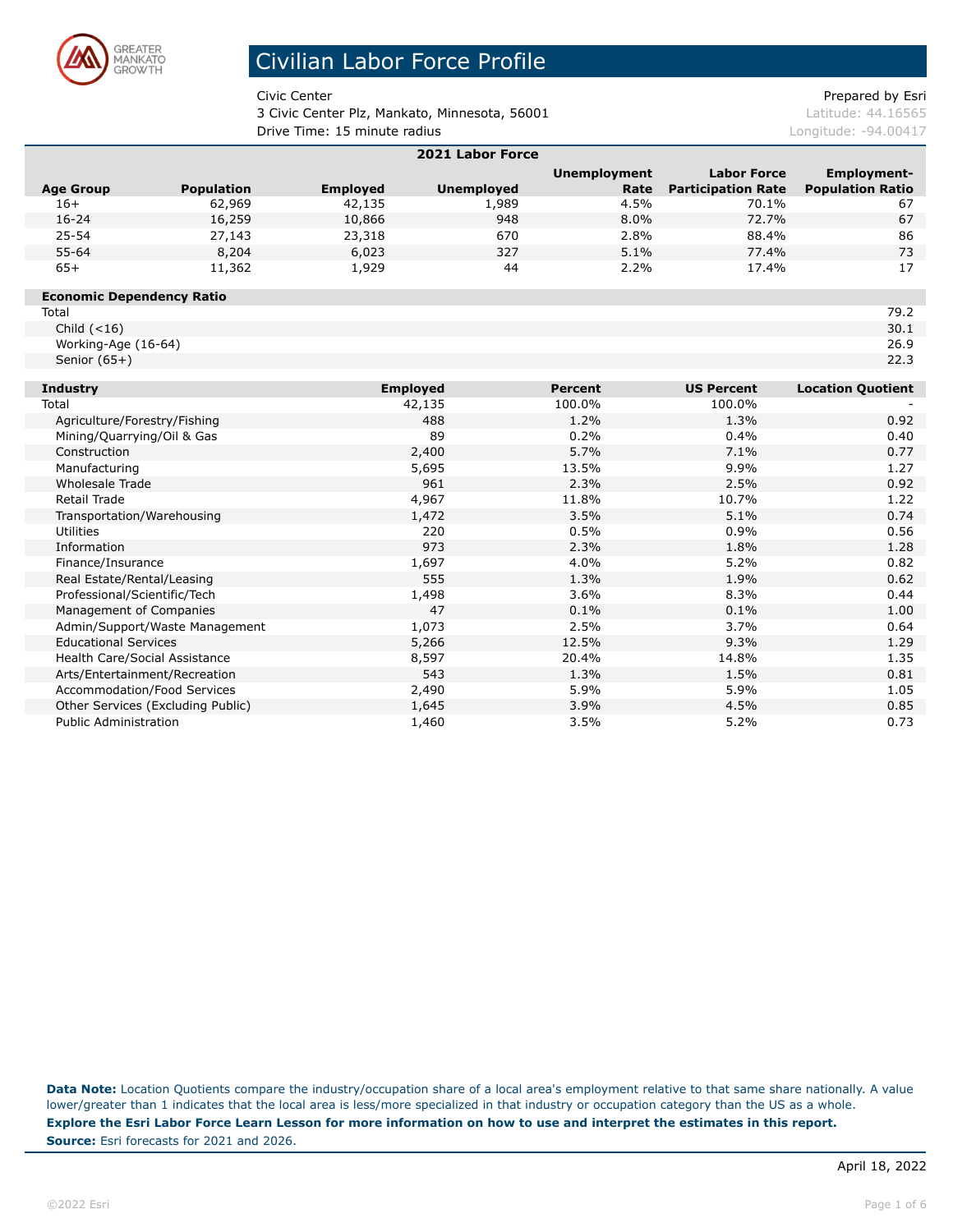

3 Civic Center Plz, Mankato, Minnesota, 56001 diamondus de la catitude: 44.16565 **Drive Time: 15 minute radius Longitude: -94.00417 Longitude: -94.00417** 

Civic Center **Prepared by Esri** Prepared by Esri

| <b>Occupation</b>                     | <b>Employed</b> | <b>Percent</b> | <b>US Percent</b> | <b>Location Quotient</b> |
|---------------------------------------|-----------------|----------------|-------------------|--------------------------|
| Total                                 | 42,135          | 100.0%         | 100.0%            |                          |
| White Collar                          | 25,982          | 61.7%          | 63.1%             | 1.00                     |
| Management                            | 3,954           | 9.4%           | 11.8%             | 0.92                     |
| Business/Financial                    | 2,042           | 4.8%           | 6.1%              | 0.94                     |
| Computer/Mathematical                 | 1,073           | 2.5%           | 3.9%              | 0.83                     |
| Architecture/Engineering              | 622             | 1.5%           | 1.9%              | 0.75                     |
| Life/Physical/Social Sciences         | 232             | 0.6%           | 1.1%              | 0.67                     |
| Community/Social Service              | 1,221           | 2.9%           | 1.9%              | 1.61                     |
| Legal                                 | 194             | 0.5%           | 1.2%              | 0.42                     |
| Education/Training/Library            | 3,503           | 8.3%           | 6.1%              | 1.30                     |
| Arts/Design/Entertainment             | 936             | 2.2%           | 1.9%              | 1.22                     |
| <b>Healthcare Practitioner</b>        | 3,273           | 7.8%           | 6.8%              | 1.24                     |
| Sales and Sales Related               | 4,308           | 10.2%          | 9.3%              | 1.05                     |
| Office/Administrative Support         | 4,624           | 11.0%          | 11.2%             | 0.83                     |
| <b>Blue Collar</b>                    | 9,292           | 22.1%          | 21.8%             | 1.03                     |
| Farming/Fishing/Forestry              | 215             | 0.5%           | 0.6%              | 0.62                     |
| Construction/Extraction               | 1,669           | 4.0%           | 5.2%              | 0.74                     |
| Installation/Maintenance/Repair       | 1,075           | 2.6%           | 2.9%              | 0.84                     |
| Production                            | 2,747           | 6.5%           | 5.2%              | 1.10                     |
| <b>Transportation/Material Moving</b> | 3,586           | 8.5%           | 7.9%              | 1.39                     |
| Services                              | 6,863           | 16.3%          | 15.1%             | 0.97                     |
| <b>Healthcare Support</b>             | 1,524           | 3.6%           | 3.5%              | 1.33                     |
| <b>Protective Service</b>             | 685             | 1.6%           | 2.1%              | 0.73                     |
| Food Preparation/Serving              | 2,155           | 5.1%           | 4.3%              | 1.16                     |
| <b>Building Maintenance</b>           | 1,539           | 3.7%           | 3.3%              | 0.95                     |
| Personal Care/Service                 | 960             | 2.3%           | 1.8%              | 0.64                     |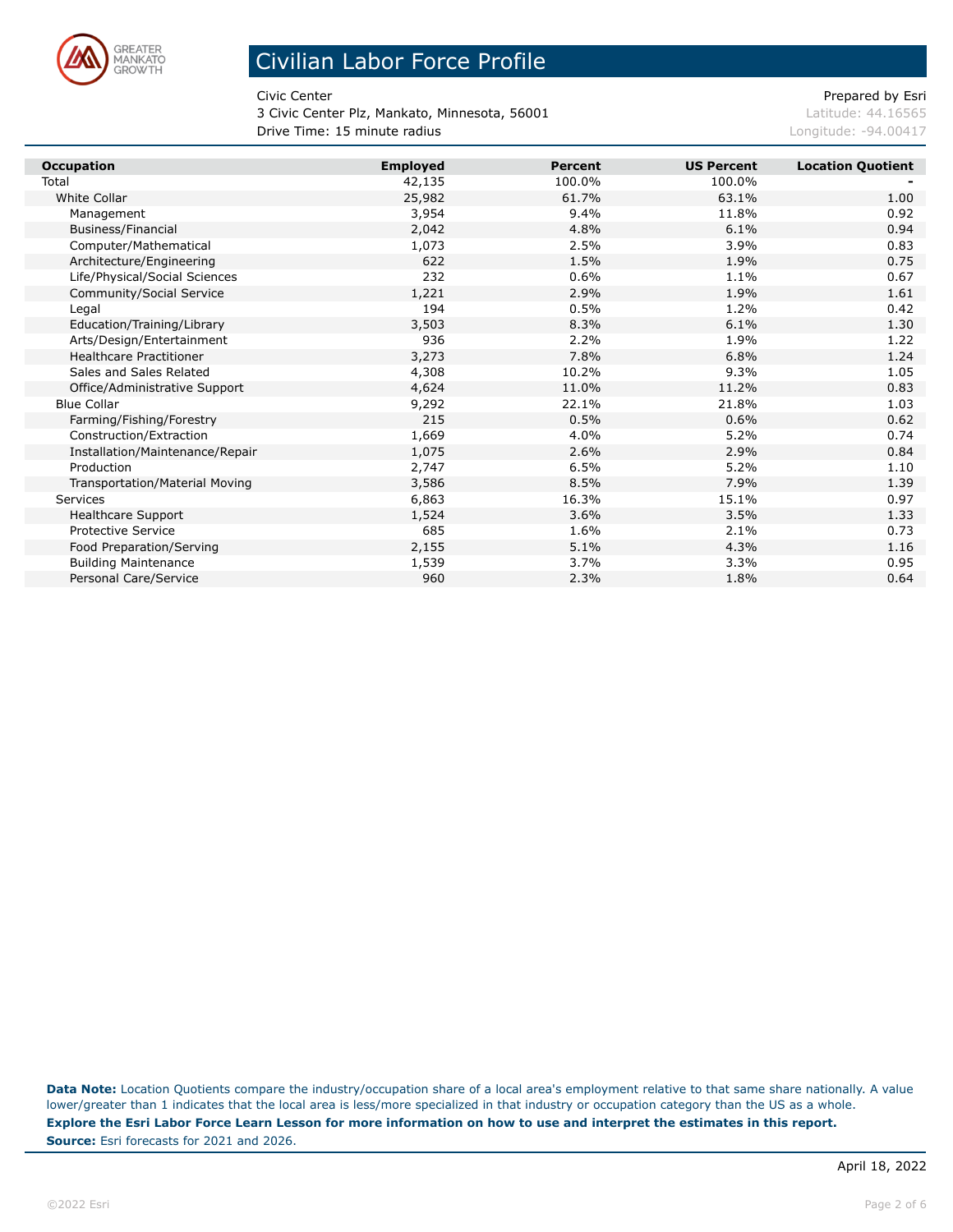

Г

# Civilian Labor Force Profile

3 Civic Center Plz, Mankato, Minnesota, 56001 diamondus de la catitude: 44.16565 **Drive Time: 30 minute radius Longitude: -94.00417 Longitude: -94.00417** 

Civic Center **Prepared by Esri** Prepared by Esri

| 2021 Labor Force                  |                   |                 |                       |                     |                           |                          |  |
|-----------------------------------|-------------------|-----------------|-----------------------|---------------------|---------------------------|--------------------------|--|
|                                   |                   |                 |                       | <b>Unemployment</b> | <b>Labor Force</b>        | <b>Employment-</b>       |  |
| <b>Age Group</b>                  | <b>Population</b> | <b>Employed</b> | <b>Unemployed</b>     | Rate                | <b>Participation Rate</b> | <b>Population Ratio</b>  |  |
| $16+$                             | 97,971            | 64,937          | 2,682                 | 4.0%                | 69.0%                     | 66                       |  |
| $16 - 24$                         | 22,206            | 15,015          | 1,209                 | 7.5%                | 73.1%                     | 68                       |  |
| $25 - 54$                         | 42,254            | 36,176          | 961                   | 2.6%                | 87.9%                     | 86                       |  |
| $55 - 64$                         | 14,193            | 10,409          | 423                   | 3.9%                | 76.3%                     | 73                       |  |
| $65+$                             | 19,317            | 3,338           | 89                    | 2.6%                | 17.7%                     | 17                       |  |
| <b>Economic Dependency Ratio</b>  |                   |                 |                       |                     |                           |                          |  |
| Total                             |                   |                 |                       |                     |                           | 82.8                     |  |
| Child $(<16)$                     |                   |                 |                       |                     |                           | 32.4                     |  |
| Working-Age (16-64)               |                   |                 |                       |                     |                           | 25.9                     |  |
| Senior $(65+)$                    |                   |                 |                       |                     |                           | 24.5                     |  |
| <b>Industry</b>                   |                   |                 | <b>Employed</b>       | <b>Percent</b>      | <b>US Percent</b>         | <b>Location Quotient</b> |  |
| Total                             |                   |                 | 64,937                | 100.0%              | 100.0%                    |                          |  |
| Agriculture/Forestry/Fishing      |                   |                 | 1,405                 |                     | 1.3%                      | 1.69                     |  |
| Mining/Quarrying/Oil & Gas        |                   |                 | 184                   | 0.3%                | 0.4%                      | 0.60                     |  |
| Construction                      |                   |                 | 4,087<br>6.3%<br>7.1% |                     |                           | 0.85                     |  |
| Manufacturing                     |                   |                 | 9,518                 | 14.7%               | 9.9%                      | 1.39                     |  |
| Wholesale Trade                   |                   |                 | 1,476                 | 2.3%                | 2.5%                      | 0.92                     |  |
| <b>Retail Trade</b>               |                   |                 | 6,992                 | 10.8%               | 10.7%                     | 1.11                     |  |
| Transportation/Warehousing        |                   |                 | 2,470                 | 3.8%                | 5.1%                      | 0.81                     |  |
| Utilities                         |                   |                 | 414                   | 0.6%                | 0.9%                      | 0.67                     |  |
| Information                       |                   |                 | 1,336                 | 2.1%                | 1.8%                      | 1.17                     |  |
| Finance/Insurance                 |                   |                 | 2,496                 | 3.8%                | 5.2%                      | 0.78                     |  |
| Real Estate/Rental/Leasing        |                   |                 | 719                   | 1.1%                | 1.9%                      | 0.52                     |  |
| Professional/Scientific/Tech      |                   |                 | 2,314                 | 3.6%                | 8.3%                      | 0.44                     |  |
| Management of Companies           |                   |                 | 54                    | 0.1%                | 0.1%                      | 1.00                     |  |
| Admin/Support/Waste Management    |                   |                 | 1,523                 | 2.3%                | 3.7%                      | 0.59                     |  |
| <b>Educational Services</b>       |                   |                 | 8,827                 | 13.6%               | 9.3%                      | 1.40                     |  |
| Health Care/Social Assistance     |                   |                 | 12,098                | 18.6%               | 14.8%                     | 1.23                     |  |
| Arts/Entertainment/Recreation     |                   |                 | 751                   | 1.2%                | 1.5%                      | 0.75                     |  |
| Accommodation/Food Services       |                   |                 | 3,238                 | 5.0%                | 5.9%                      | 0.89                     |  |
| Other Services (Excluding Public) |                   |                 | 2,533                 | 3.9%                | 4.5%                      | 0.85                     |  |
| <b>Public Administration</b>      |                   |                 | 2,502                 | 3.9%                | 5.2%                      | 0.81                     |  |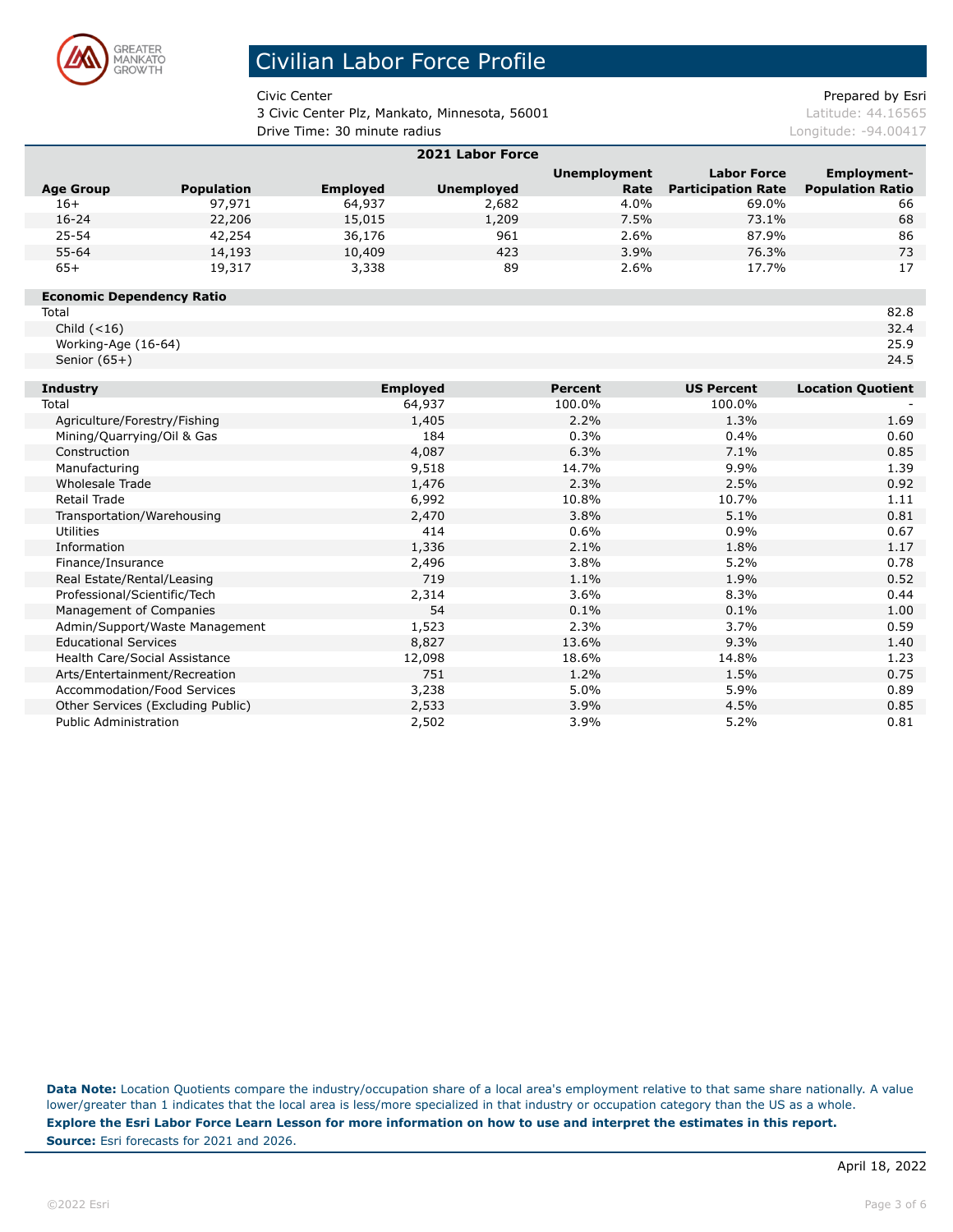

3 Civic Center Plz, Mankato, Minnesota, 56001 diamondus de la catitude: 44.16565 **Drive Time: 30 minute radius Longitude: -94.00417 Longitude: -94.00417** 

Civic Center **Prepared by Esri** Prepared by Esri

| <b>Occupation</b>                     | <b>Employed</b> | <b>Percent</b> | <b>US Percent</b> | <b>Location Quotient</b> |
|---------------------------------------|-----------------|----------------|-------------------|--------------------------|
| Total                                 | 64,937          | 100.0%         | 100.0%            |                          |
| White Collar                          | 39,521          | 60.9%          | 63.1%             | 0.99                     |
| Management                            | 6,768           | 10.4%          | 11.8%             | 1.02                     |
| Business/Financial                    | 3,160           | 4.9%           | 6.1%              | 0.96                     |
| Computer/Mathematical                 | 1,559           | 2.4%           | 3.9%              | 0.80                     |
| Architecture/Engineering              | 1,013           | 1.6%           | 1.9%              | 0.80                     |
| Life/Physical/Social Sciences         | 384             | 0.6%           | 1.1%              | 0.67                     |
| Community/Social Service              | 1,822           | 2.8%           | 1.9%              | 1.56                     |
| Legal                                 | 316             | 0.5%           | 1.2%              | 0.42                     |
| Education/Training/Library            | 5,193           | 8.0%           | 6.1%              | 1.25                     |
| Arts/Design/Entertainment             | 1,431           | 2.2%           | 1.9%              | 1.22                     |
| <b>Healthcare Practitioner</b>        | 4,636           | 7.1%           | 6.8%              | 1.13                     |
| Sales and Sales Related               | 5,916           | 9.1%           | 9.3%              | 0.94                     |
| Office/Administrative Support         | 7,323           | 11.3%          | 11.2%             | 0.85                     |
| <b>Blue Collar</b>                    | 15,363          | 23.7%          | 21.8%             | 1.10                     |
| Farming/Fishing/Forestry              | 404             | 0.6%           | 0.6%              | 0.75                     |
| Construction/Extraction               | 2,874           | 4.4%           | 5.2%              | 0.81                     |
| Installation/Maintenance/Repair       | 1,862           | 2.9%           | 2.9%              | 0.94                     |
| Production                            | 4,748           | 7.3%           | 5.2%              | 1.24                     |
| <b>Transportation/Material Moving</b> | 5,475           | 8.4%           | 7.9%              | 1.38                     |
| Services                              | 10,054          | 15.5%          | 15.1%             | 0.92                     |
| <b>Healthcare Support</b>             | 2,236           | 3.4%           | 3.5%              | 1.26                     |
| <b>Protective Service</b>             | 1,080           | 1.7%           | 2.1%              | 0.77                     |
| Food Preparation/Serving              | 2,965           | 4.6%           | 4.3%              | 1.05                     |
| <b>Building Maintenance</b>           | 2,341           | 3.6%           | 3.3%              | 0.92                     |
| Personal Care/Service                 | 1,432           | 2.2%           | 1.8%              | 0.61                     |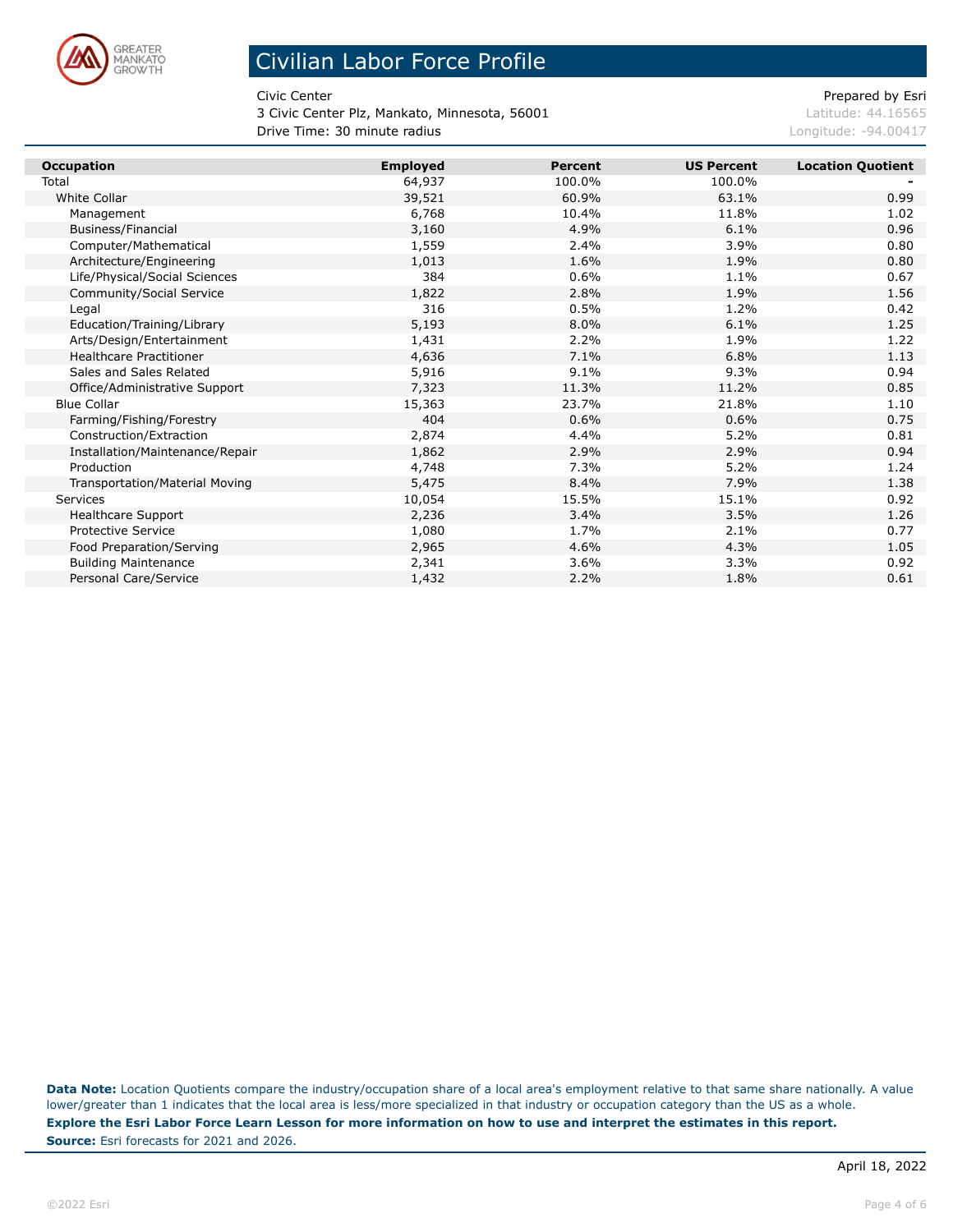

Г

# Civilian Labor Force Profile

3 Civic Center Plz, Mankato, Minnesota, 56001 diamondus de la catitude: 44.16565 **Drive Time: 45 minute radius Longitude: -94.00417 Longitude: -94.00417** 

Civic Center **Prepared by Esri** Prepared by Esri

| 2021 Labor Force                  |                   |                 |                     |                |                           |                          |  |
|-----------------------------------|-------------------|-----------------|---------------------|----------------|---------------------------|--------------------------|--|
|                                   |                   |                 | <b>Unemployment</b> |                | <b>Labor Force</b>        | <b>Employment-</b>       |  |
| <b>Age Group</b>                  | <b>Population</b> | <b>Employed</b> | <b>Unemployed</b>   | Rate           | <b>Participation Rate</b> | <b>Population Ratio</b>  |  |
| $16+$                             | 163,591           | 107,382         | 4,138               | 3.7%           | 68.2%                     | 66                       |  |
| $16 - 24$                         | 30,483            | 20,509          | 1,580               | 7.2%           | 72.5%                     | 67                       |  |
| $25 - 54$                         | 71,401            | 60,904          | 1,754               | 2.8%           | 87.8%                     | 85                       |  |
| $55 - 64$                         | 25,859            | 18,857          | 663                 | 3.4%           | 75.5%                     | 73                       |  |
| $65+$                             | 35,848            | 7,113           | 141                 | 1.9%           | 20.2%                     | 20                       |  |
| <b>Economic Dependency Ratio</b>  |                   |                 |                     |                |                           |                          |  |
| Total                             |                   |                 |                     |                |                           | 86.1                     |  |
| Child $(<16)$                     |                   |                 |                     |                |                           | 34.6                     |  |
| Working-Age (16-64)               |                   |                 |                     |                |                           | 25.0                     |  |
| Senior $(65+)$                    |                   |                 |                     |                |                           | 26.6                     |  |
| <b>Industry</b>                   |                   |                 | <b>Employed</b>     | <b>Percent</b> | <b>US Percent</b>         | <b>Location Quotient</b> |  |
| Total                             |                   |                 | 107,382             | 100.0%         | 100.0%                    |                          |  |
| Agriculture/Forestry/Fishing      |                   |                 | 3,873               |                | 1.3%                      | 2.77                     |  |
| Mining/Quarrying/Oil & Gas        |                   |                 | 294                 |                | 0.4%                      | 0.60                     |  |
| Construction                      |                   |                 | 8,025               | 7.5%           | 7.1%                      | 1.01                     |  |
| Manufacturing                     |                   |                 | 18,142              | 16.9%          | 9.9%                      | 1.59                     |  |
| <b>Wholesale Trade</b>            |                   |                 | 2,577               | 2.4%           | 2.5%                      | 0.96                     |  |
| <b>Retail Trade</b>               |                   |                 | 11,290              | 10.5%          | 10.7%                     | 1.08                     |  |
| Transportation/Warehousing        |                   |                 | 4,474               | 4.2%           | 5.1%                      | 0.89                     |  |
| <b>Utilities</b>                  |                   |                 | 740                 | 0.7%           | 0.9%                      | 0.78                     |  |
| Information                       |                   |                 | 1,896               | 1.8%           | 1.8%                      | 1.00                     |  |
| Finance/Insurance                 |                   |                 | 4,236               | 3.9%           | 5.2%                      | 0.80                     |  |
| Real Estate/Rental/Leasing        |                   |                 | 966                 | 0.9%           | 1.9%                      | 0.43                     |  |
| Professional/Scientific/Tech      |                   |                 | 3,652               |                | 8.3%                      | 0.41                     |  |
| Management of Companies           |                   |                 | 57                  |                | 0.1%                      | 1.00                     |  |
| Admin/Support/Waste Management    |                   |                 | 2,351               |                | 3.7%                      | 0.56                     |  |
| <b>Educational Services</b>       |                   |                 | 12,108              |                | 9.3%                      | 1.16                     |  |
| Health Care/Social Assistance     |                   |                 | 18,573              |                | 14.8%                     | 1.15                     |  |
| Arts/Entertainment/Recreation     |                   |                 | 1,104               |                | 1.5%                      | 0.62                     |  |
| Accommodation/Food Services       |                   |                 | 4,614               | 4.3%           | 5.9%                      | 0.77                     |  |
| Other Services (Excluding Public) |                   |                 | 4,311               | 4.0%           | 4.5%                      | 0.87                     |  |
| <b>Public Administration</b>      |                   |                 | 4,100               |                | 5.2%                      | 0.79                     |  |